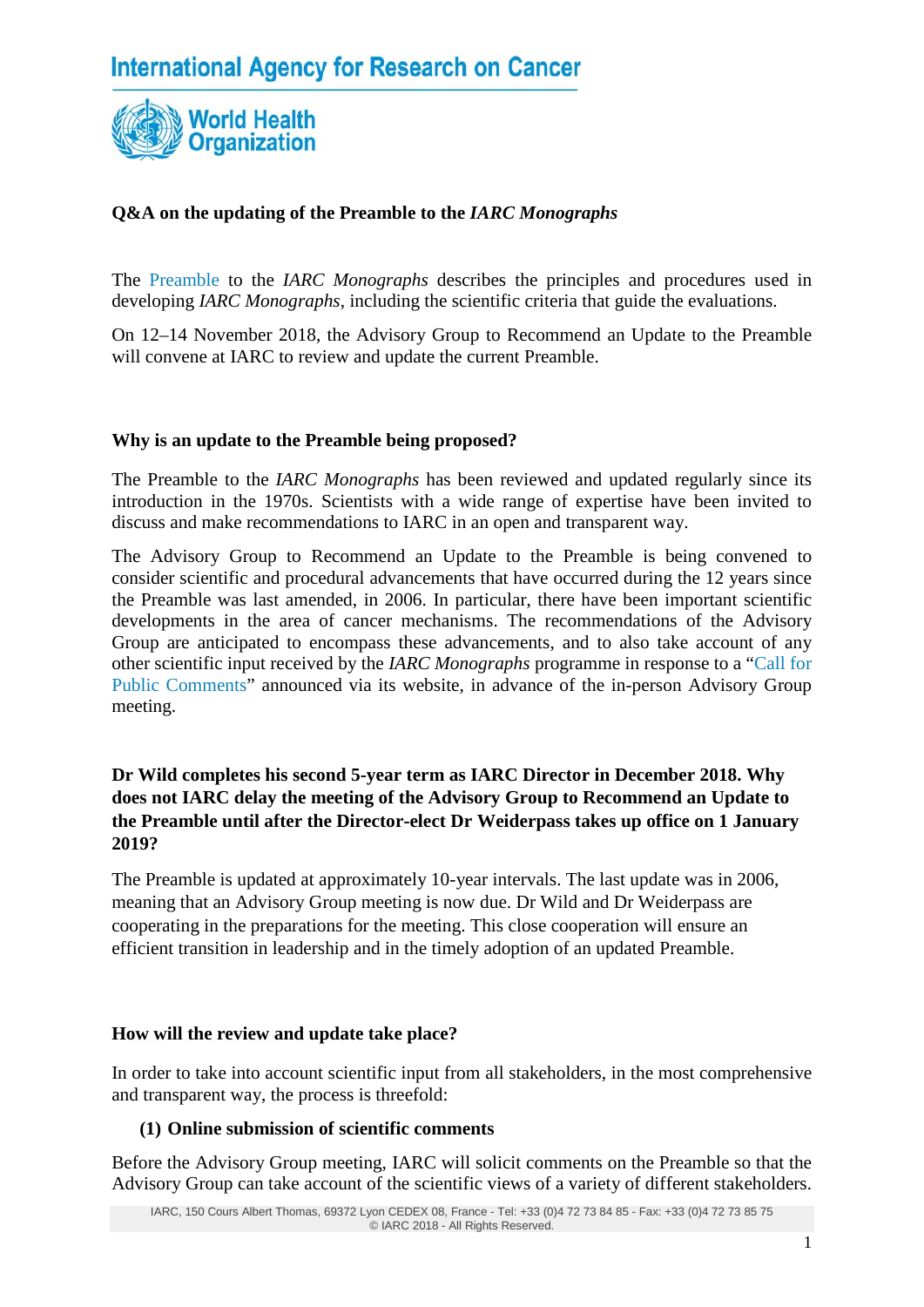

Scientific comments on the Preamble may be submitted online via the Public Comments Form on the *IARC Monographs* website (closing date, 7 September 2018). Pertinent comments will be made available to the Advisory Group, and no material will be treated as confidential. Submitted comments are to be accompanied by a completed WHO Declaration of Interests form.

# **(2) A scientific webinar**

IARC will also solicit expert input during a scientific webinar, to be held before the Advisory Group meeting. Presenters generally should have published significant research related to the carcinogenicity of environmental factors that can increase the risk of cancer in humans. Public nominations of presenters (see [Call for Public Comments\)](http://monographs.iarc.fr/ENG/Meetings/index.php) will be combined with those identified by IARC. Attention will be given to achieving a balance of presentations from constituencies with differing perspectives (i.e. national or international health agency or scientific advisory committee, academic institution, industry, nongovernmental organization). The names and principal affiliations of the presenters, together with pertinent disclosures from the WHO Declaration of Interests that they will be required to complete, will be available in advance of the webinar on the *IARC Monographs* website, and will also be included in the final report of the Advisory Group.

All presenters will agree to provide a brief (up to 5 minutes) scientific presentation during a webinar of no more than half a day in total length, to be scheduled in September 2018, 1–2 months before the in-person meeting of the Advisory Group. The presentations will encompass general principles and procedures and/or scientific review and evaluation, as per the Preamble.

## **(3) The Advisory Group meeting**

A group of international experts will be invited to be part of the Advisory Group tasked with reviewing and recommending updates to the Preamble to the *IARC Monographs*. These expert Advisory Group members prepare and review preliminary pre-meeting materials and participate in the 3-day meeting to be held on 12–14 November 2018 in Lyon, France.

## **Who are the members of the Advisory Group? How are they selected?**

The expert Advisory Group will include approximately 20 scientists. Eligible scientists will generally have published significant research related to the carcinogenicity of environmental factors that can increase the risk of cancer in humans. They may also have expertise in carcinogen testing and/or in carcinogen-hazard evaluation. Through its ["Call for Experts"](http://monographs.iarc.fr/ENG/Meetings/preamble-callexperts.php), IARC is especially interested in finding: (a) scientists whose relevant work may not be found through standard literature searches; and (b) scientists who work in countries that have been under-represented in past Advisory Groups.

Before an invitation is extended, each potential participant, including members of the Secretariat, completes the WHO Declaration of Interests to report financial interests, employment and consulting, and individual and institutional research support related to any agent that may be reviewed by the *IARC Monographs* programme.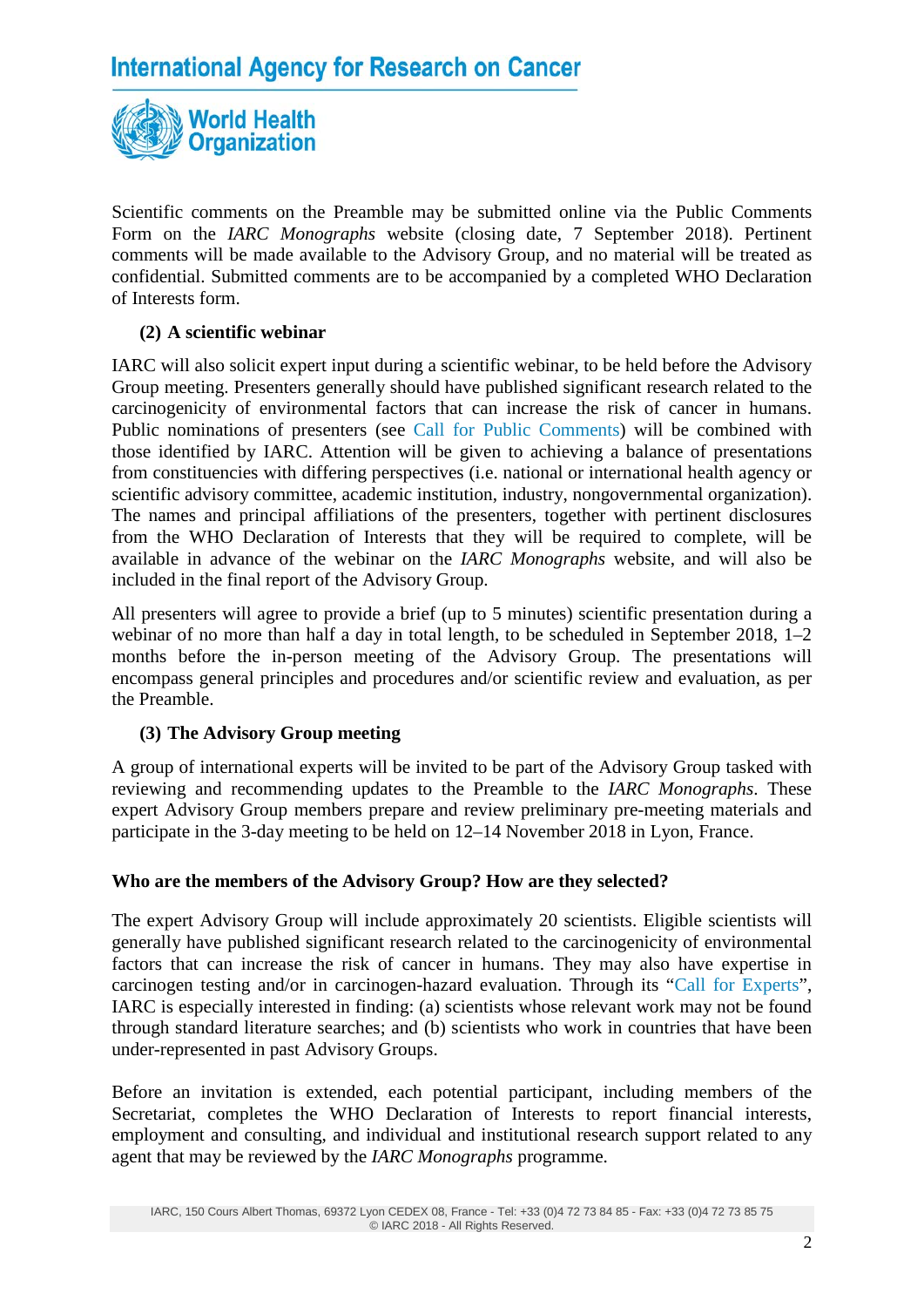

IARC will establish an interdisciplinary Advisory Group on the basis of: (a) knowledge and experience; and (b) absence of real or apparent conflicts of interests, also taking into consideration nominations from various stakeholders and self-nominations. Consideration will also be given to gender balance and demographic diversity. The names and principal affiliations of the experts selected as members of the Advisory Group will be available on the *Monographs* website approximately 2 months before the Advisory Group meeting.

### **Can experts from industry or nongovernmental organizations be selected as members of the Advisory Group?**

Before an invitation is extended, each potential participant, including the Secretariat, completes the WHO Declaration of Interests to report financial interests, employment and consulting, and individual and institutional research support related to any agent that may be reviewed by the *IARC Monographs* programme. IARC assesses these interests to determine whether there is a conflict that warrants limitation on participation, irrespective of the sector (academic, industry, nongovernmental, or other) in which the potential participant is working. The declarations are updated and reviewed again at the opening of the meeting. Interests related to the subject of the meeting are disclosed to the meeting participants and the public.

### **Will there be Observers, and what are the different roles of the people taking part in the Advisory Group meeting?**

Five categories of participants can be present at the Advisory Group meeting:

(i) The *Advisory Group* is responsible for making recommendations to IARC on updates to the Preamble to the *IARC Monographs*. The Advisory Group members are selected on the basis of: (a) knowledge and experience; and (b) absence of real or apparent conflicts of interests.

(ii) *Invited Specialists* are experts who have valuable knowledge and experience, but also have a real or apparent conflict of interests. These experts are invited when necessary to assist in the Advisory Group by contributing their unique knowledge and experience. Invited Specialists do not serve as meeting chair or subgroup chair, draft any text, or otherwise contribute to the recommendations.

(ii) *Representatives* of national and international health agencies may attend the meeting because their agencies sponsor the *IARC Monographs* programme or are interested in the recommendations of the Advisory Group. Representatives do not serve as meeting chair or subgroup chair, draft any text, or otherwise contribute to the recommendations.

(iv) *Observers* with relevant scientific credentials may be admitted to the meeting by IARC in limited numbers. Attention will be given to achieving a balance of Observers from constituencies with differing perspectives. They are invited to observe the meeting and should not attempt to influence it. Observers do not serve as meeting chair or subgroup chair, or draft any text. At the Advisory Group meeting, the meeting chair and subgroup chairs may grant Observers an opportunity to speak, generally after they have observed a discussion. Observers agree to respect the [Guidelines for Observers](http://monographs.iarc.fr/ENG/Meetings/ObsGuide0111.php) at *IARC Monographs* meetings.